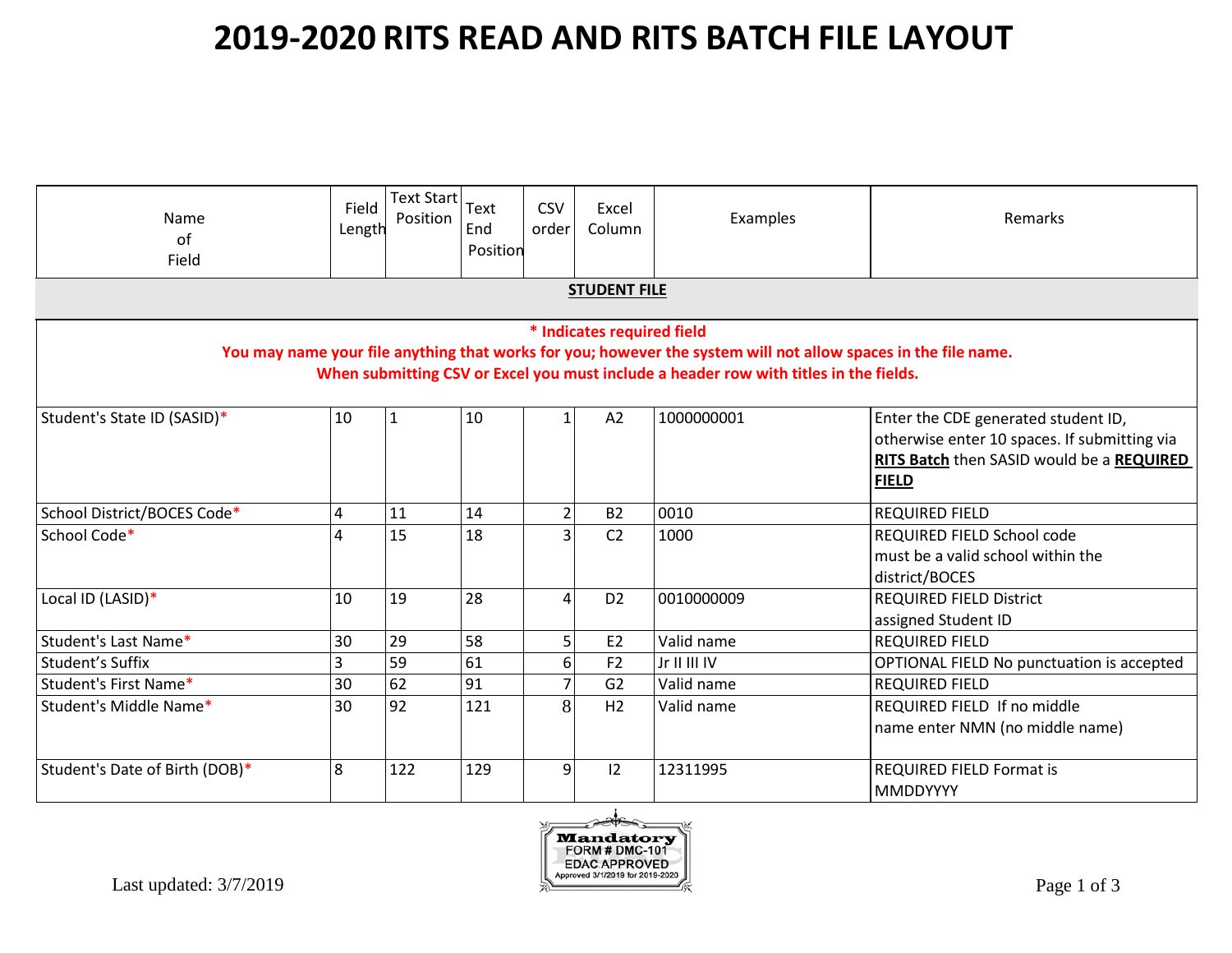| Grade Level*      | 130 | 132 | 101 | 12             | 004 | <b>REQUIRED FIELD Grade must</b><br>be valid for the school the student is |
|-------------------|-----|-----|-----|----------------|-----|----------------------------------------------------------------------------|
|                   |     |     |     |                |     | <b>lattending</b>                                                          |
| Student's Gender* | 133 | 134 |     | K <sub>2</sub> | 01  | REQUIRED FIELD Female=01,                                                  |
|                   |     |     |     |                |     | Male=02                                                                    |

| .<br>Active/Inactive<br>: Indicator' | $\sim$ $\sim$ $\sim$<br>--- | 121<br>--- | $\overline{ }$<br>-- | $\overline{\phantom{a}}$<br>n. | ר־FIELD Active=U,<br><b>REQUIRED</b> |
|--------------------------------------|-----------------------------|------------|----------------------|--------------------------------|--------------------------------------|
|                                      |                             |            |                      |                                | Thactive=                            |

This file layout is the same, with the exception of the SASID Field, for both RITS batch submission to update student records **OR** RITS READ to search for an existing SASID for the student.

#### **BACKGROUND INFORMATION**

**SASID Number** – Is a **unique** ten-digit numeric field containing the random ten digit value assigned by CDE to the student whose record is being submitted for processing. Note: A value of ten spaces can be placed in this field if the data being submitted is for a new student who has not been assigned a student identification number by CDE.

**District/BOCES Code** – Is a unique four-digit number assigned by CDE to each school district or BOCES. This four digit field is REQUIRED and if left blank will result in an error.

**School Code** – A unique code assigned by CDE to a school building. Refer to "School Building Codes" posted at [https://www.cde.state.co.us/datapipeline/org\\_orgcodes](https://www.cde.state.co.us/datapipeline/org_orgcodes) for a listing of school codes. This four digit field is REQUIRED and if left blank will result in an error. If the BOCES has a school use that code, if not, the BOCES would repeat the BOCES code in this field.

**LASID Number** – A ten-digit number assigned to each student by the reporting district/BOCES. This ten digit field is REQUIRED and if left blank will result in an error.

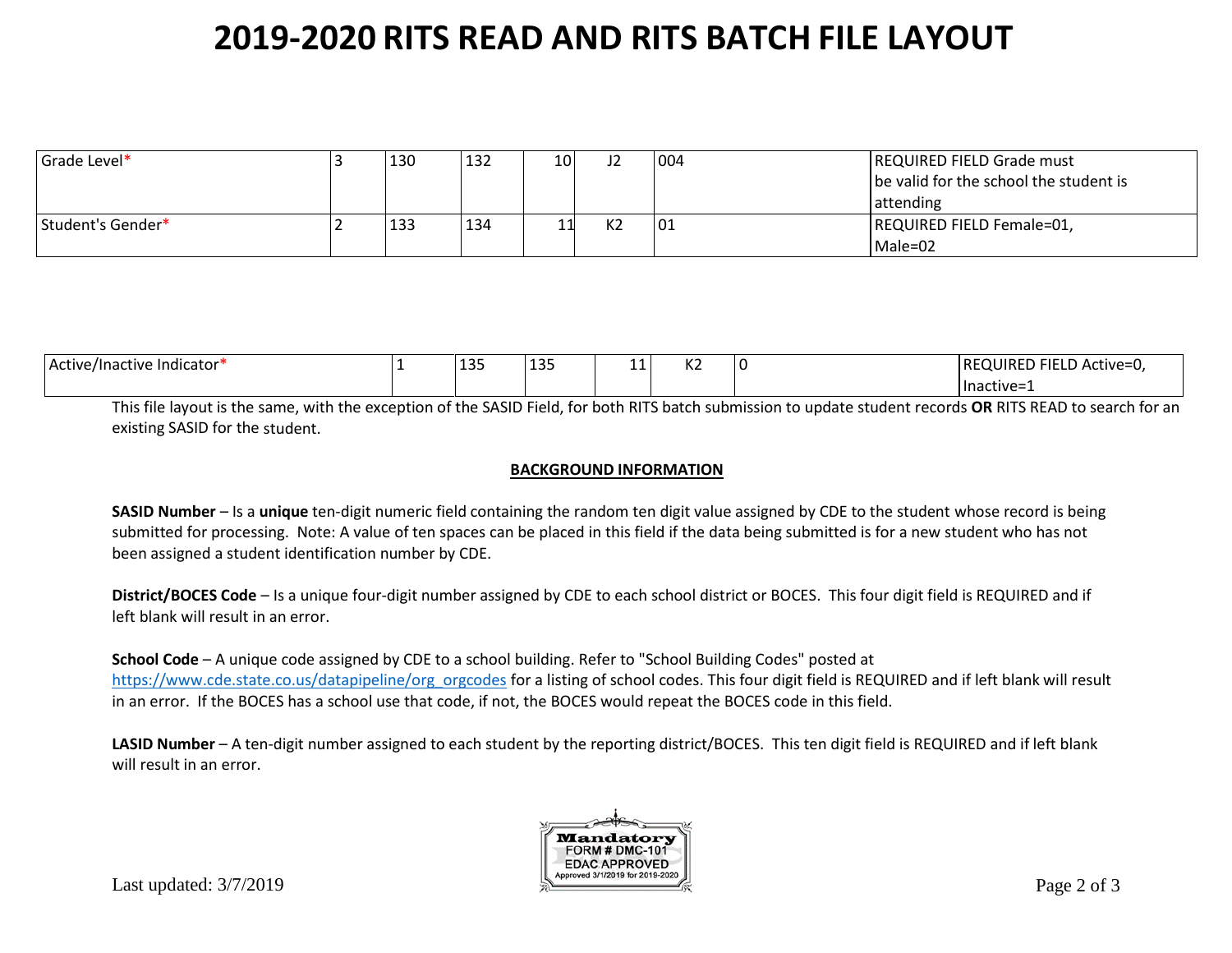**Student's Last Name** – The thirty character field contains the student's last name. This thirty digit field is REQUIRED and if left blank will result in an error.

**Student's Suffix** – The three character field contains the student's suffix name. This three digit field is NOT REQUIRED, blanks ARE allowed.

**Student's First Name** – The thirty character field contains the student's first name. This thirty digit field is REQUIRED and if left blank will result in an error.

**Student's Middle Name** – The thirty character field contains the student's middle name. Blanks are NOT allowed. Use NMN (no middle name) where appropriate. This thirty digit field is REQUIRED and if left blank will result in an error.

**Student's Date of Birth (DOB)** – An eight digit numeric field contain the month, day, and year on which an individual was born (i.e. 09151989).